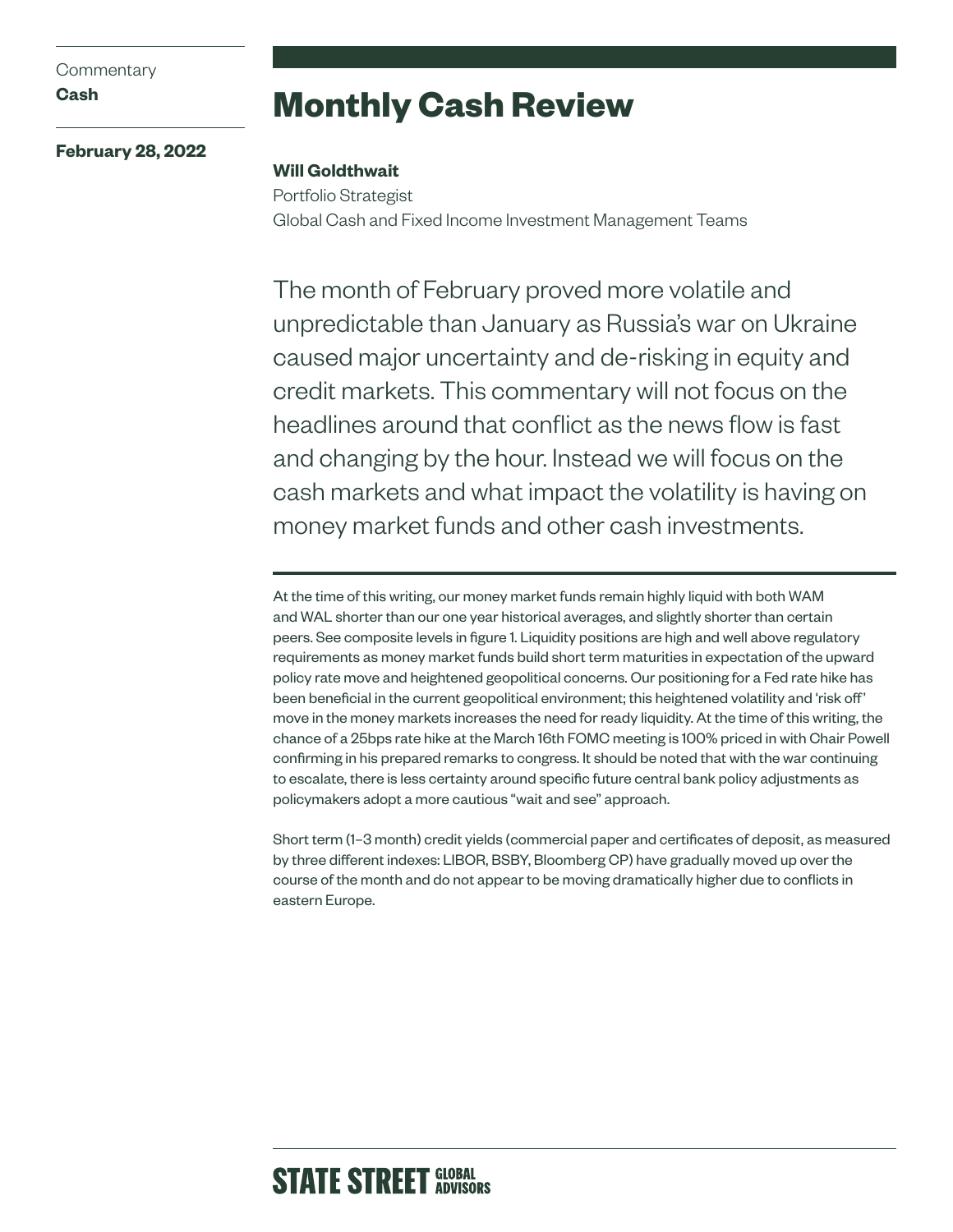

Source: Bloomberg, March 8, 2022.

But there is more to the market dynamic than these indices reveal. Liquidity is strained and dealers are exercising caution in positioning paper given the uncertainty in the market. One-year index rates (same indices as noted above) are reflecting more volatility in their yields. Liquidity in longer maturities is reduced and investors are being very particular about what they buy given the volatility in those rates. One year OIS (Overnight Index Swaps) and one year Treasury Bill yields have fallen from their highs, but are also showing higher levels of volatility.



Source: Bloomberg, March 8, 2022.

Figure 2 **1 Year Rates** 

T-Bill

**D** Overnight Index Swap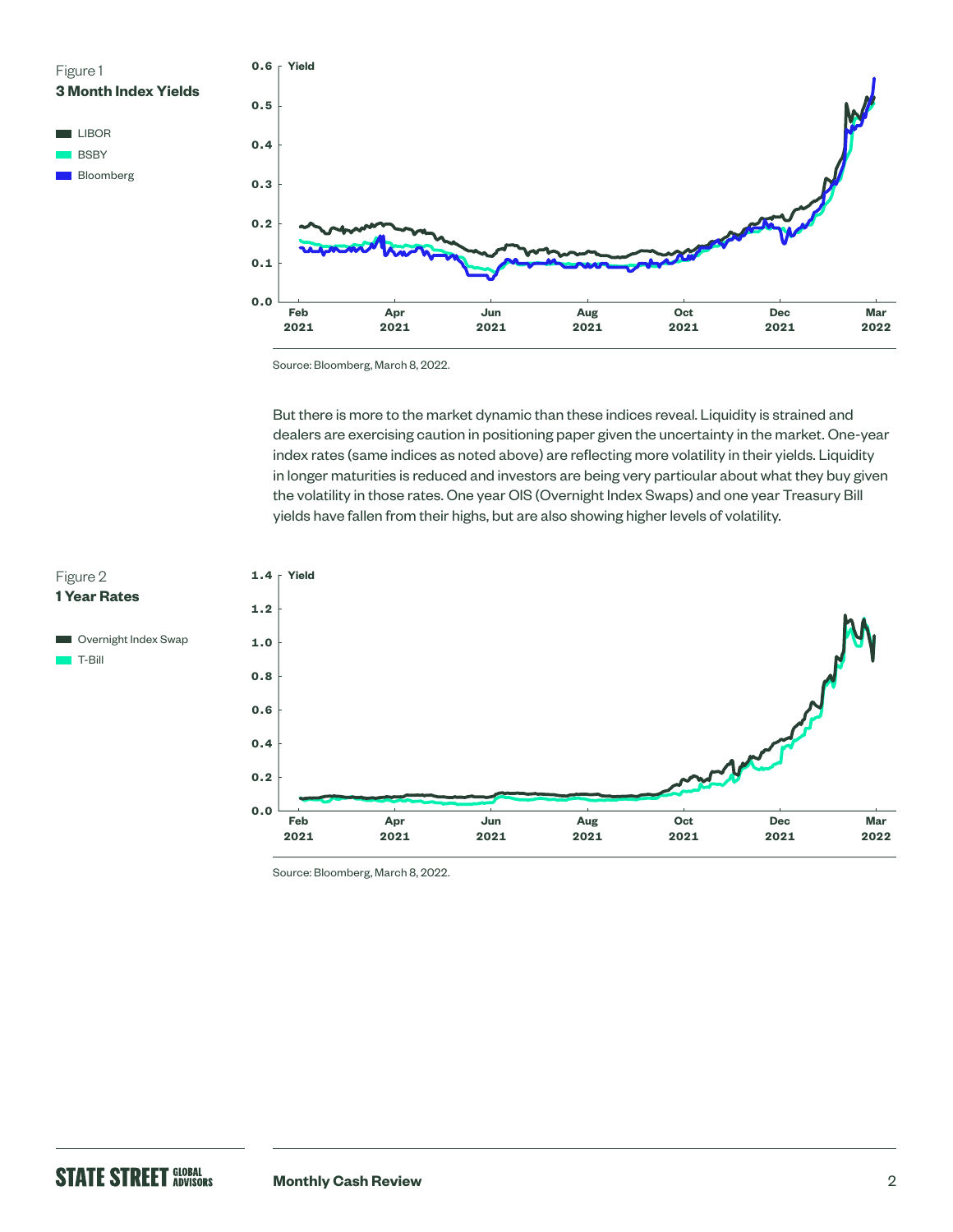Markets will continue to be volatile over the coming months as the war develops and outcomes remain uncertain. Our heightened focus on liquidity and our cautious approach to markets will remain the top priority.





Source: State Street Global Advisors, Fund Families, Bloomberg as of March 8, 2022.